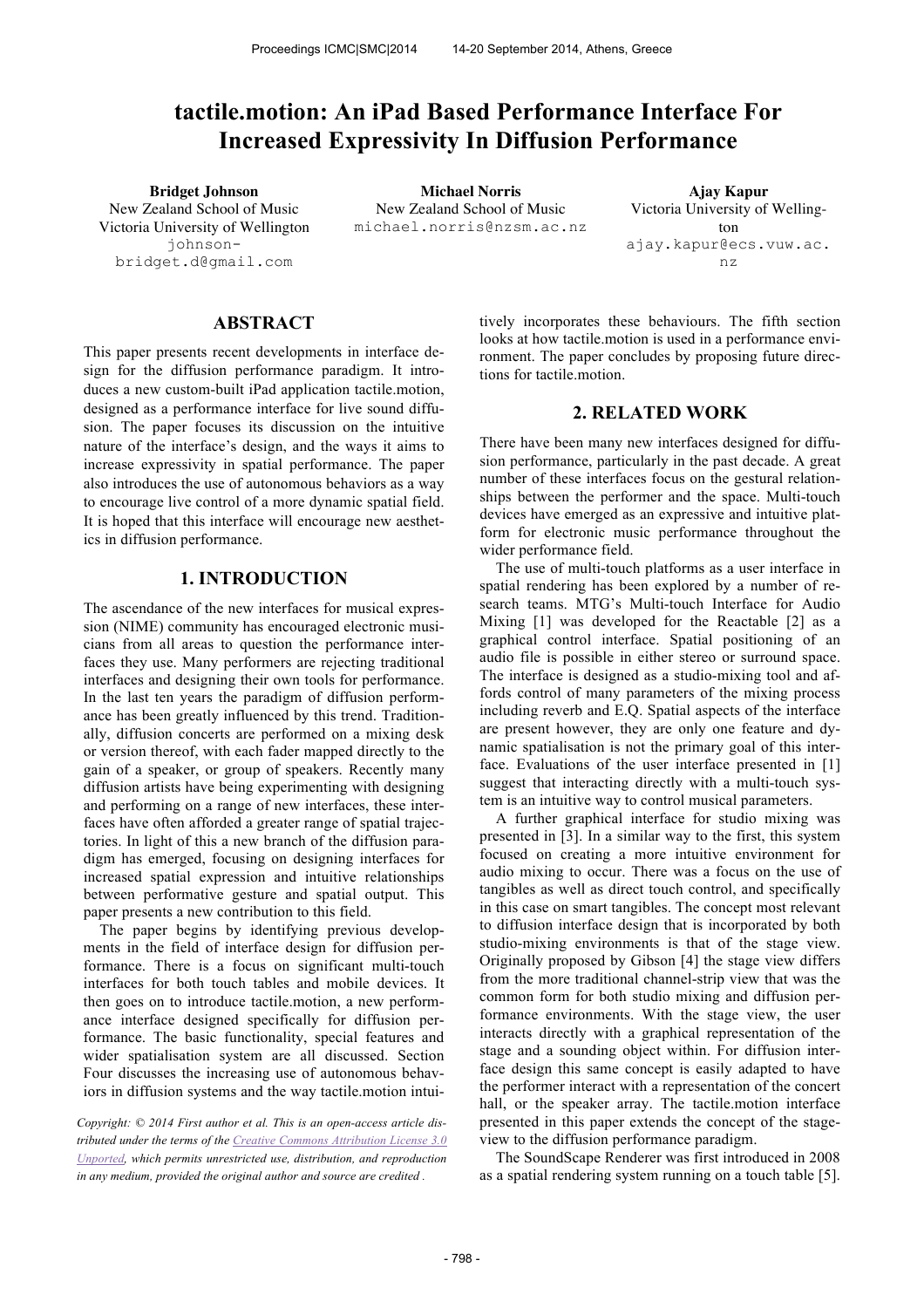Since then the SoundScape Renderer has been ported to, and is available for, Android [6]. The system is capable of higher-order ambisonic, binaural or VBAP rendering. Unlike the first two mixing-based applications presented, the SoundScapeRender is specifically designed for interfacing with higher-level spatial scenes, however was still conceived as a rendering and collaborative interactive installation tool rather than a performance interface.

# **3. TACTILE.MOTION**

The interfaces previously discussed proved the multitouch environment affords sufficient expressivity and warranted further and more specific development for the live diffusion paradigm. tactile.motion is a new performance interface, currently under development by the authors. The application was initially conceived as a mobile version of the author's previous work, tactile.space [7] developed for The Bricktable [8]. One of the main goals in porting to the iPad was to increase the accessibility of the user-interface. Running tactile.space involved extensive and somewhat expensive hardware, calibration of open source tool Community Core Vision<sup>1</sup>, compiling the main application built in Processing, and manually loading audio files into a custom built Max Patch. This process took valuable time and expertise, significantly restricting the number of performers and institutions able to use the interface. Now running on the iPad, tactile.motion requires no calibration, is not affected by stage lighting, can be used by novice performers and will soon be available for free download from the Apple App Store. The iPad has a much lower cost than a touch table, and many people may already own the device. It is hoped that these factors, as well as new features, will ensure that the new app is much more accessible to a wider audience.

#### **3.1 Basic Functionality**



**Figure 1**. tactile.motion basic GUI

In its most basic form, tactile.motion (shown in Figure 1) allows a user to drag a visual representation of an audio file, an 'audio object', around the screen and place it within a speaker array. The positioning of audio objects in this way creates an intuitive and easily learned diffusion interface. There is no limit to the number of audio objects that may be moved simultaneously. The user is able to perform any number of complex trajectories in real time simply by tracing the desired trajectory on the screen. The high frame rate, smoothing algorithms and accurate touch detection afford the user a remarkably natural feeling when dragging an object.

The audio objects position is calculated in polar coordinates, in relation to the centre of the speaker array. The data is then sent over an ad-hoc network hosted by the computer, to be received by a custom built Max/MSP patch. The OSC [9] protocol was chosen for sending the data due to its flexibility and ease of use. The full spatialisation system is displayed diagrammatically in Figure 2.



#### **Figure 2**. System Overview

tactile.motion communicates with the custom built Max Patch over a wireless network. The computer running the Max patch hosts the network. The user can connect to the computers network through the standard Settings menu on the iPad. The patch then broadcasts itself as an available OSC service via Apples Zero Config protocol, Bonjor. The settings page of tactile.motion displays a list of the names of available services and the user selects the Max patch. On selection of the service the application retrieves the services address and port information and uses them to send the out going data. The Bonjor system was chosen because of its ease of set-up for the user. The user needs no prior knowledge about the network or the address and port information and they are not required to input any of this data themselves. Instead they simply select 'tactile.motion host' from the list of available services and the application handles everything else.

In designing the OSC protocol the aim is to make it as generic as possible. The authors are currently developing a number of other diffusion performance interfaces and are aiming to create a modular spatialisation system, where any part of the system can be interchanged for an-

 1 ccv.nuigroup.com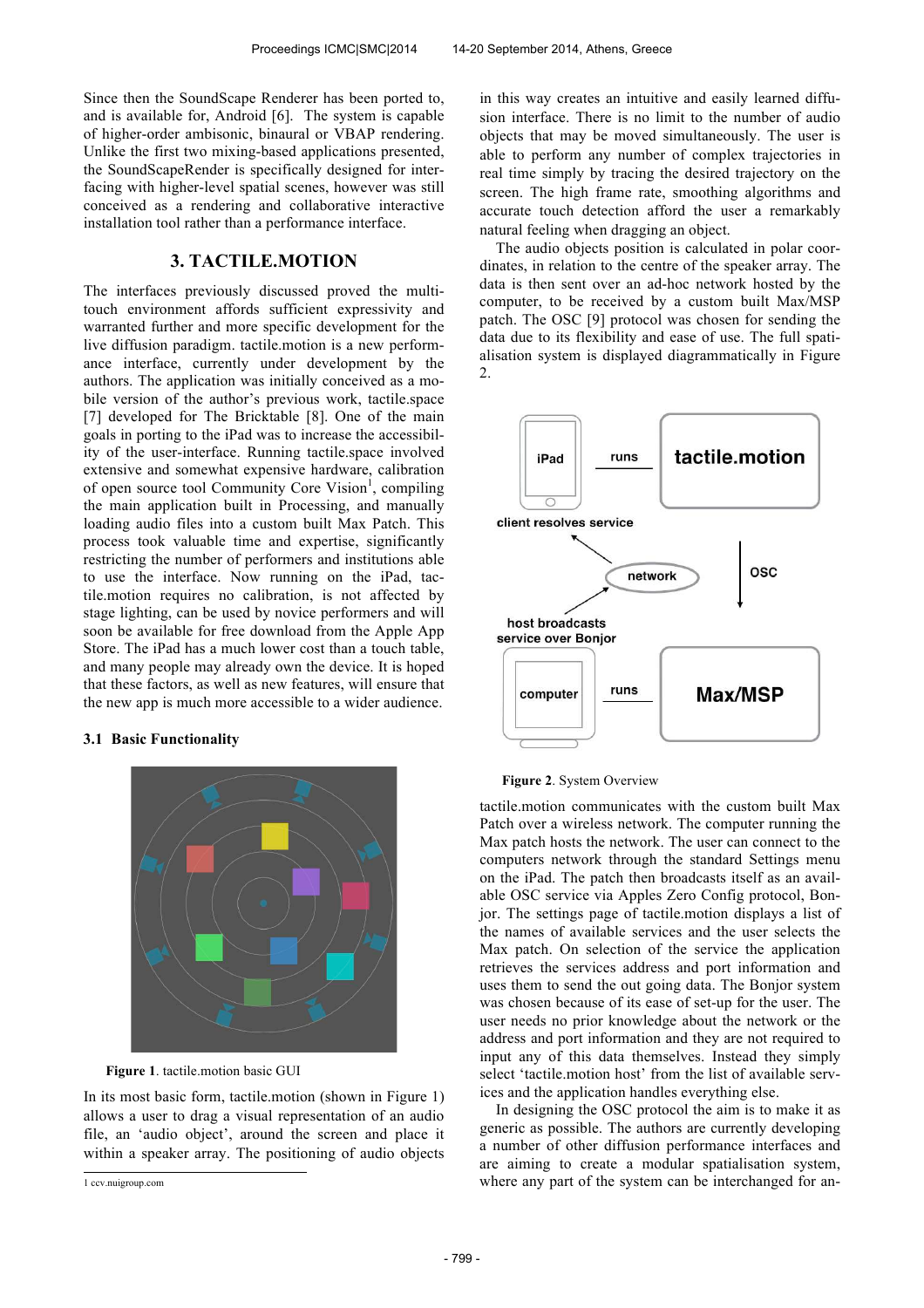other. The protocol used must be common amongst all user interfaces, and be intuitive enough to be incorporated into other spatialisation systems. The OSC messages sent when and audio objects position is updated are as shown in Figure 3.

#### Protocol

object i/f/f object number/distance/theta

**Example Message** 

object 3/3.25/2.91

**Figure 3.** Example of OSC message, the distance is in metres and the theta in radians

# **4. AUTONOMOUS BEHAVIORS**

One of the ways new diffusion systems work to increase expressivity is to add a palette of predetermined trajectories that can be set in motion during performance. One popular direction is to implement common motions from particle system behavioral patterns such as those introduced by Kim-Boyle [10] and apply them to spatial movement.

In a traditional diffusion set up, with a mixing desk as user interface, many desirable spatial trajectories are extremely difficult to perform. Some systems through the late 90s began to introduce a capability of triggering circular motions [11] and other spin based trajectories. Spin based trajectories are one area that was particularly difficult to achieve in real time, with the standard configurations of a mixing desk. There are a number of examples of systems that allow the performer to trigger and control these trajectories [12], [13], however at this point the triggering has mostly occurred manually, and the behaviors are controlled by inputting parameters directly into a computer, or through a mixing desk.

#### **4.1 Spin Trajectories**

Tactile.motion aims to build on the concept of triggered autonomous motion, but also to add a performative element into the process. In order to do so, tactile.motion is able to recognize specific gestural trajectories on the iPad and translate them into spatial motion. For example dragging an audio object in a circular motion (shown in Figure 4) around the sweet spot triggers a spin-based trajectory.



**Figure 4.** Spin motion trajectory

In order to be recognized as a spin motion the object must be moved at a constant rate and remain at a relatively constant distance from the centre point. If the object deviates from an ideal circles path too much it will be considered a standard 'drag motion'. If the velocity changes to dramatically throughout the motion it will not be recognized. Once the motion is recognized the system deciphers the average velocity with which it was drawn and uses that velocity to continue the motion. The object continues along the path spinning around the centre, in the circular motion until the user double taps it, causing it to stop<sup>2</sup>.

## **4.2 Drift Trajectories**

The spin-based trajectory is the first gestural triggered motion implemented by tactile.motion. At the time of writing a drift motion is under development. This motion uses similar algorithms to the circle recognizer in order to determine if the objects trajectory follows a straight path towards the speaker array (as shown in Figure 5).



**Figure 5**. Drift motion trajectory

 2 The double tap to stop is currently in trial mode to test if the gesture is intuitive. Stopping the autonomous motions may change in the future.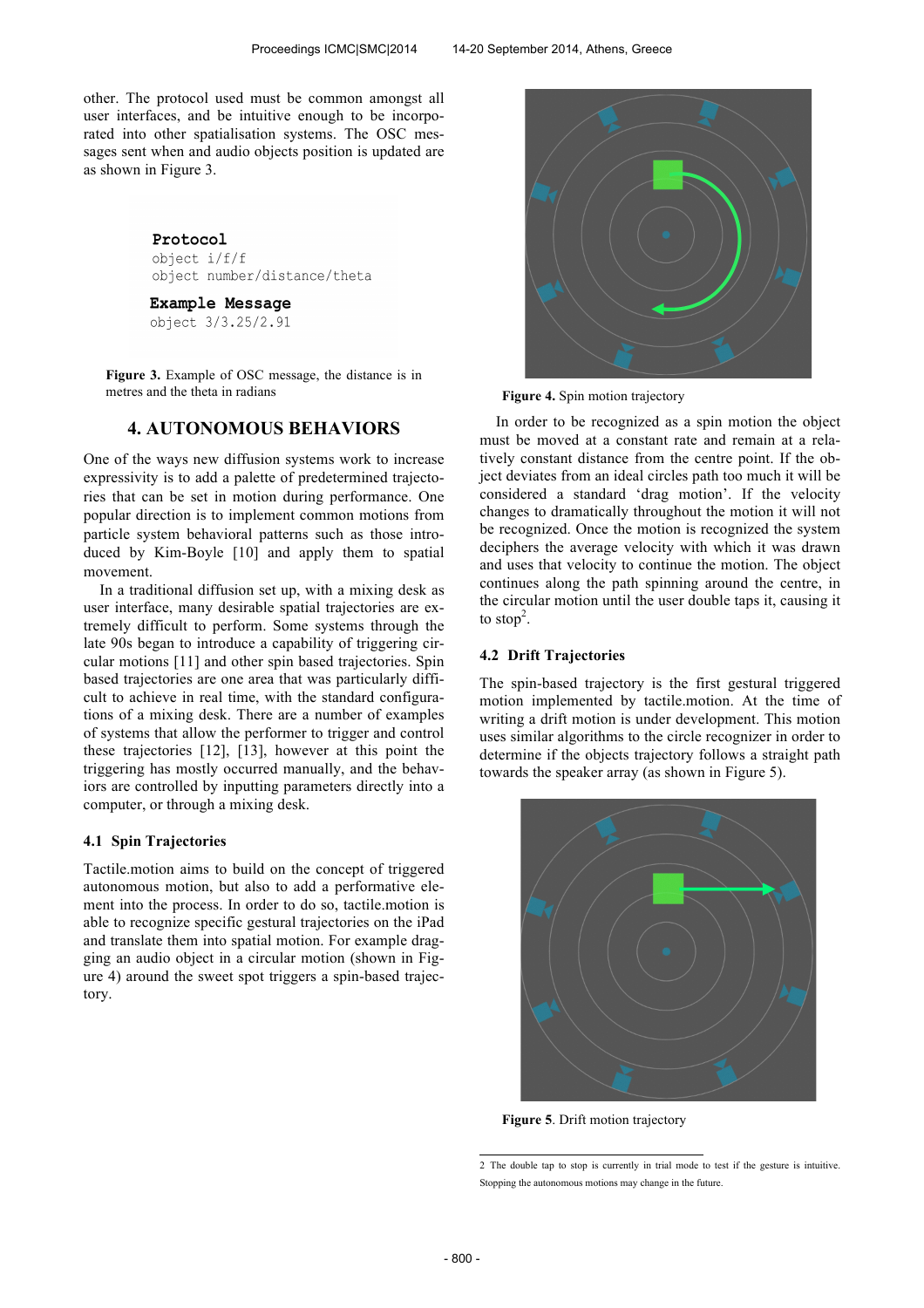There are two proposed implementations of the drift motion, one being a straight drifting path be it vertical, horizontal or angular. The other is a for a ping-pong like effect that would ricochet off the edge of the speaker array and continue to do so as it makes its way throughout the space.

A number of other autonomous behaviors derived from particle systems are planned for tactile.motion such as a random walker function and an attractor function. Also planned are the capabilities to group audio objects and have them be moved together, or respond to behaviors simultaneously. It is believed that the addition of these behaviors, whilst keeping their triggering and control as gesturally intuitive as possible, will encourage an increasing expressive range in diffusion performance.

# **5. PERFORMANCE USE**

Performing with tactile.motion creates a very different experience to a traditional diffusion concert. The mixing desk exhibits a problematic coupling of gesture to sonic output. This can leave the audience without a clear indication of ways the performers actions affect the sound. The mapping of vertical faders directly to speaker gains, and the configuration of the faders greatly influences the potential trajectories. With the tactile.space interface the performer is manipulating phantom source positions rather than speaker gains. The ease of moving a sound source exhibited by the interface encourages the performer to more actively create a dynamic sound field. This affords performers with a new range of potential trajectories, and spatial aesthetics.

The interface was featured in a piece called fine.tones. The main spatial concept of the piece was to have sine tones 'chasing' each other around the space. Slowly ascending and descending sine tones were moved slowly in a circular motion around the audience with the velocity of motion slowly increasing throughout the piece. With tactile.motion the circular movement was simple and gesturally intuitive to perform live.

Feedback from performers using the interface has so far being positive. A full user study is scheduled to take place later in the year where a group of around twenty acoustmatic composers will perform with and evaluate the interface and their experience using it.

As discussed in section 3.1 tactile.motion is designed with enough modularity to be incorporated into any diffusion system. However, there is also a custom Max patch that has been developed along side the application as its audio driver. The patch uses a Vector Base Amplitude algorithm [14] to decipher and implement gain factors for each speaker in order to create phantom source positions. The patch can take up to 8 audio inputs, either live or audio files and works with up to 16 speakers. The patch is also designed with the goal of modularity, therefore whilst these values are the current ones it would be a very simple process to add a capability of more speakers, or inputs. The current design focus is on increased communications between the patch and the app to further reduce set up times and reduce the expertise needed to run the system.

# **6. CONCLUSIONS**

The use of multi-touch user interfaces in music performance has widely been received by the community. Artist driven developments of these interfaces have led to them being able to significantly increase the expressive range within sub-fields of electronic music. Recent trends in diffusion practice have embraced the design of new interfaces for performance. The new tactile.motion interface aims to encourage diffusion performers to more actively engage with phantom source positions in the space. The ability to freely move audio objects around a speaker array means that complex spatial trajectories can be performed with ease and encourages performers to do so. The addition of intuitively triggered autonomous behaviors further increases the aesthetic potential and allows the performer to dynamically control a much larger number of sound sources at once.

At the time of writing the application is already actively being used for performance. Many future developments are proposed some of which were outlined in section 4.

#### **Acknowledgments**

The current version of the tactile.motion application uses the open source objective C library:  $VVOSC<sup>3</sup>$  for sending OSC messages. The Max patch uses the vbapan~ object.<sup>4</sup> The authors would like to thank Owen Vallis, Jordan Hochenbaum and Blake Johnston for their support in the development of multi-touch performance interfaces.

### **7. REFERENCES**

- [1] J. Carrascal and S. Jordà, "Multitouch Interface for Audio Mixing," in *Proceedings of New Interfaces For Musical Expression*, Oslo, Norway, 2011.
- [2] S. Jordà, M. Kaltenbrunner, G. ̈nter Geiger, and R. Bencina, "THE REACTABLE," in *Proceedings of New Interfaces For Musical Expression*, Vancouver, Canada, 2005.
- [3] S. Gelineck, D. Overholt, M. Buchert, and J. Anderson, "Towards an Interface for Music Mixing based on Smart Tangilbes and Multitouch," in *Proceedings of New Interfaces For Musical Expression,* Daijon, Korea, 2013.
- [4] P. Gibson, The Art of Mixing: A Visual Guide To Recording, Engineering, And Production. *Artist Pro Press*, 1997.
- [5] K. Bredies, N. A. Mann, J. Ahrens, M. Geier, S. Spors, and M. Nischet, "The Multi-touch Soundscape Renderer," *in Proceedings of the working conference on Advanced visual interfaces*, New York, USA, 2008.
- [6] M. Geier and S. Spors, "Spatial Audio with the Sound-Scape Renderer," in *Proceedings of 27th Tonmeistertagung - VDT International Convention*, Cologne, Germany, 2012.
- [7] B. Johnson, J. Murphy, and A. Kapur, "Designing Gestural Interfaces For Live Sound Diffusion," in *Proceedings of International Computer Music Conference,* Perth, Australia, 2013.
- [8] J. Hochenbaum and O. Vallis, "BrickTable: A Musical Tangible Multi-Touch Interface," in *Proceedings of Berlin Open Conference 09*, Berlin, Germany, 2009.

4http://maxobjects.com/?v=objects&id\_objet=2493&PHPSESSID=5017c25980cbce296 ae66a89fce277fe

 3 https://github.com/mrRay/vvopensource